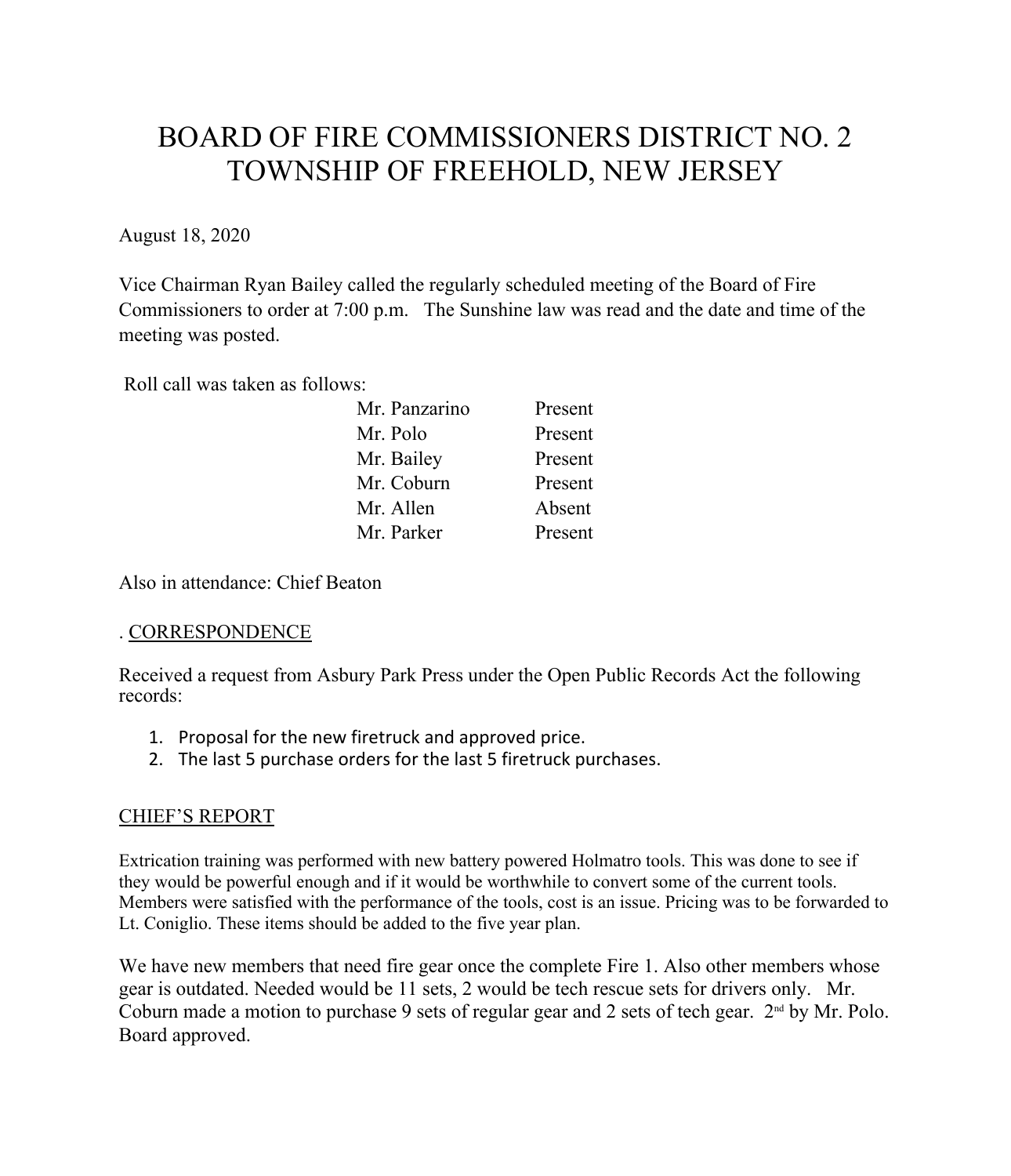## RADIO AND ALARM

The Under Sherriff met with the Western Monmouth Mutual Aid Association. He stated that the trunking system will not be turned on anytime soon. He did agree to turn on the TAC channels which will allow for unmonitored but recorded communication. Captain Murray has more information regarding the Radios and pagers.

## **BUILDINGS**

U.S. Grounds cleaned Daniels Way after the tropical storm.

Concrete Apron at Daniels Way will be going out for bid.

## INSURANCE

LOSAP was handed in to Insurance Co. need more information on new members.

## **MAINTENANCE**

'77 new mirror installed.

'85 Air system fixed

'90 was moved to Daniels Way, missed 3 calls since moved to Daniels, Chief felt location of truck was the reason.

'85 moved to Main Base

#### OLD BUSINESS

Mr. Bailey resigned from truck committee and will abstain from any voting on the new truck.

Mr. Goldstein presented paint chip samples for the new truck. Mr. Polo made a motion for the truck to be multi-colored, 2nd by Mr. Panzarino. Board Approved.

Signs from Marc O Lite th façade lettering was chosen was to small Board Approved bigger lettering.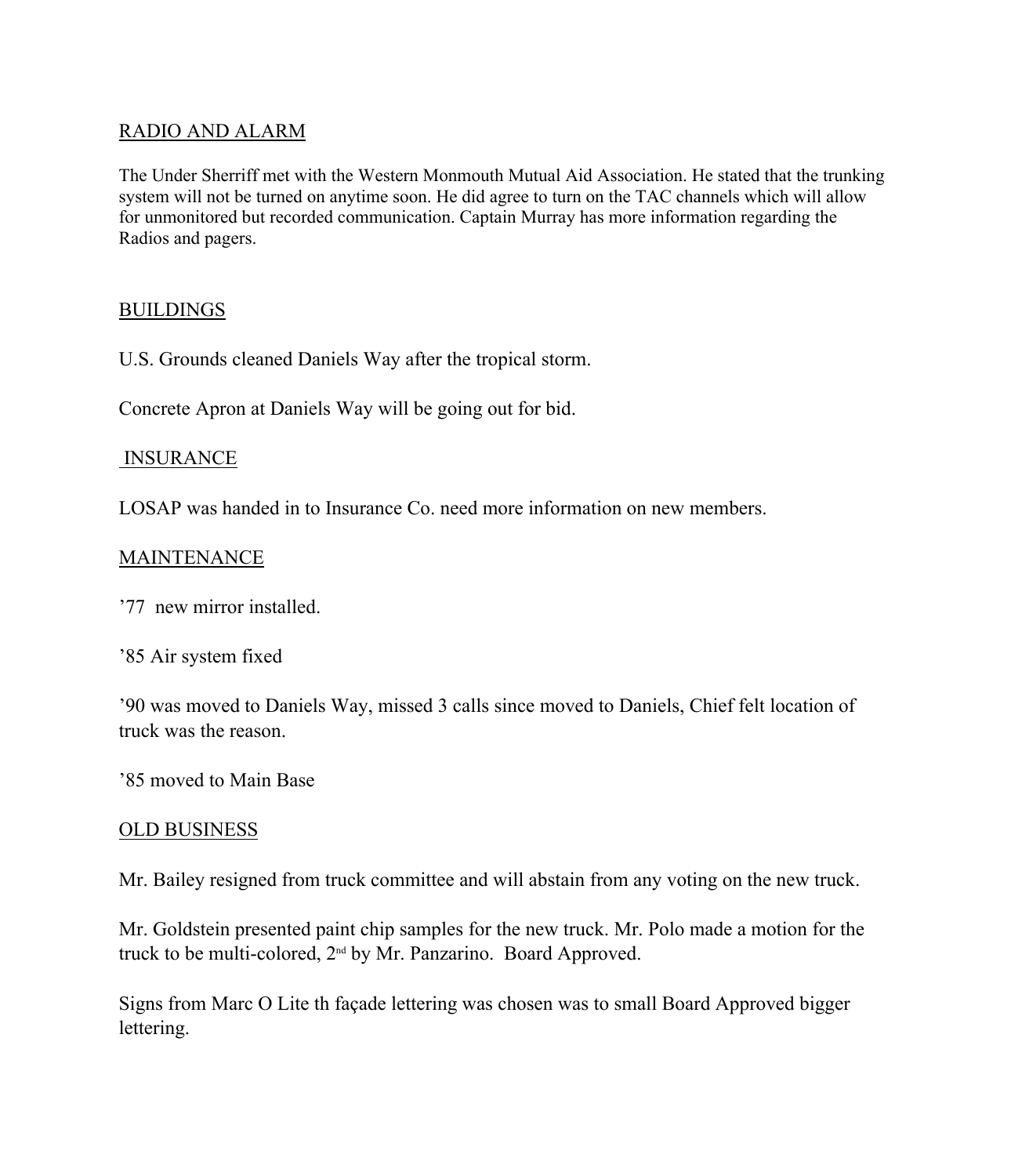Mr. Coburn will reach out to President Whalen about the lawn signs.

Chief Beaton to follow up with  $1<sup>st</sup>$  Lt. Reilly on pricing on the RFID tracking system.

Mr. Panzarino requesting harassment training for EFFC members, Board agreed the online course is fine for members to do.

The boat has been ordered, will arrive next month,

#### NEW BUSINESS

Nothing at this time

#### TREASURER

Checking Acct. \$2903.77 Savings Acct. \$746,154.76

CD Acct. \$1,263,804.51

Gerald Stankewicz went over audit, it was a perfect report, will have finished report for next meeting.

Check#

| 11335 | JCP&L                     | \$<br>478.25   |
|-------|---------------------------|----------------|
| 11336 | <b>NJNG</b>               | \$<br>76.35    |
| 11337 | Optimum                   | \$<br>580.46   |
| 11338 | Verizon Wireless          | \$<br>389.24   |
| 11339 | Buchanan Ingersoll Rooney | \$<br>435.53   |
| 11340 | <b>Cummins Service</b>    | \$2,527.62     |
| 11341 | Continental Fire & Safety | \$<br>170.00   |
| 11342 | NJ Fire Equipment         | \$3,600.00     |
| 11343 | American Uniform          | \$<br>170.00   |
| 11344 | <b>Access Compliance</b>  | \$<br>511.00   |
| 11345 | U.S. Grounds              | \$<br>800.00   |
| 11346 | NJ Doorworks              | \$<br>1,150.00 |
| 11347 | County of Monmouth        | \$<br>513.22   |
| 11348 | 33 East Carwash           | \$<br>15.00    |